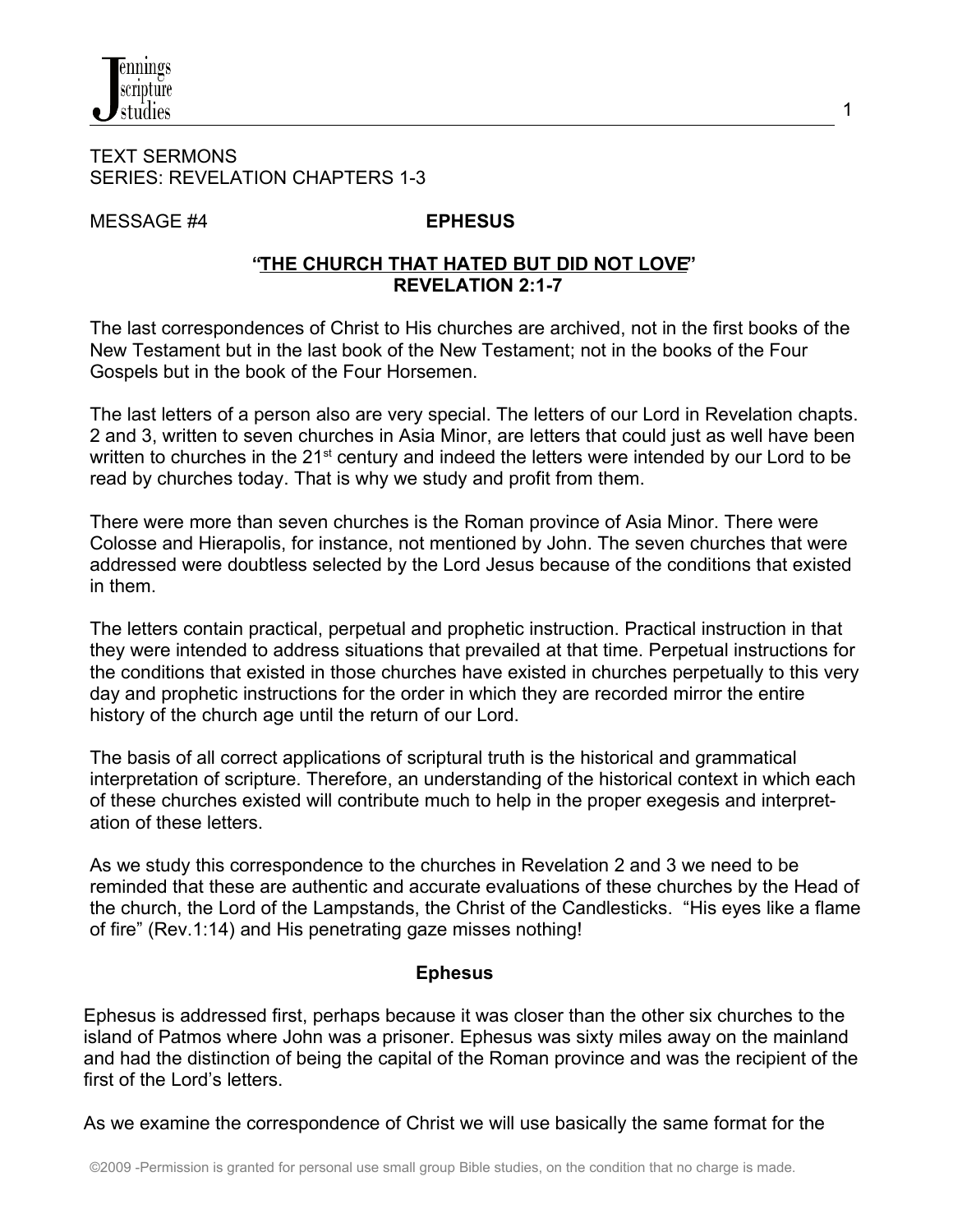

study of each church as follows:

 The Place where the church is located; The Posture of Christ in relation to the church; The Praise He gives the church, if there is any; The Problem He addresses, if there is any; The Prescription He gives the church; The Promise He makes.

## **I. EPHESUS – THE PLACE**.

## **A. Its Name And Location.**

Ephesus was located on what today is the southwestern coast of Turkey. Its name means "Letting go" which is interesting in view of the condition of the church located there.

## **B. It Was a City of Great Commercial Importance**.

 In commerce and wealth few cities surpassed Ephesus. It was called the Gateway to Asia. It was a great market for fine goods such as ivory, gold, silk, scarlet cloth, fine linen, brass work, marble and wine. It was also called "The Vanity Fair" of the ancient world. It was situated on the coast similarly to New Orleans, LA and was at the mouth of the Cayster River. It was a cesspool of corruption.

## **C. It Was A City Of Great Political Importance.**

 For a time each year the Roman Governor resided in Ephesus because this was the capital of the Roman province. Cases were brought there to be tried before him.

## **D. It Was A City Of Great Religious Importance.**

Its greatest glory was the Temple of Diana. The temple was 425 feet long, 220 feet wide and 60 feet in height. There were 127 marble pillars, each dedicated to a King. Thirty-six of them were overlaid with gold and had precious jewels embedded in them.

In the temple was kept the image of the goddess Diana. It, they believed, had fallen from Jupiter. In Acts chapter 19 it is recorded that the Apostle Paul caused quite a stir when he went to Ephesus preaching the gospel and exposed the falsity of their beliefs. We read that, "a certain man named Demetrius, a silversmith, who made silver shrines of Diana, brought no small profit to the craftsmen. He called them together with the workers of similar occupation, and said: "Men, you know that we have our prosperity by this trade. Moreover you see and hear that not only at Ephesus, but throughout almost all Asia, this Paul has persuaded and turned away many people, saying that they are not gods which are made with hands. So not only is this trade of ours in danger of falling into disrepute, but also the temple of the great goddess Diana may be despised and her magnificence destroyed, whom all Asia and the world worship." (v.24-27)

 Not only was the image of Diana kept in the temple but money was placed in the temple for safe-keeping which made it similar to a bank vault. It was also the center for prostitution and many other evil practices.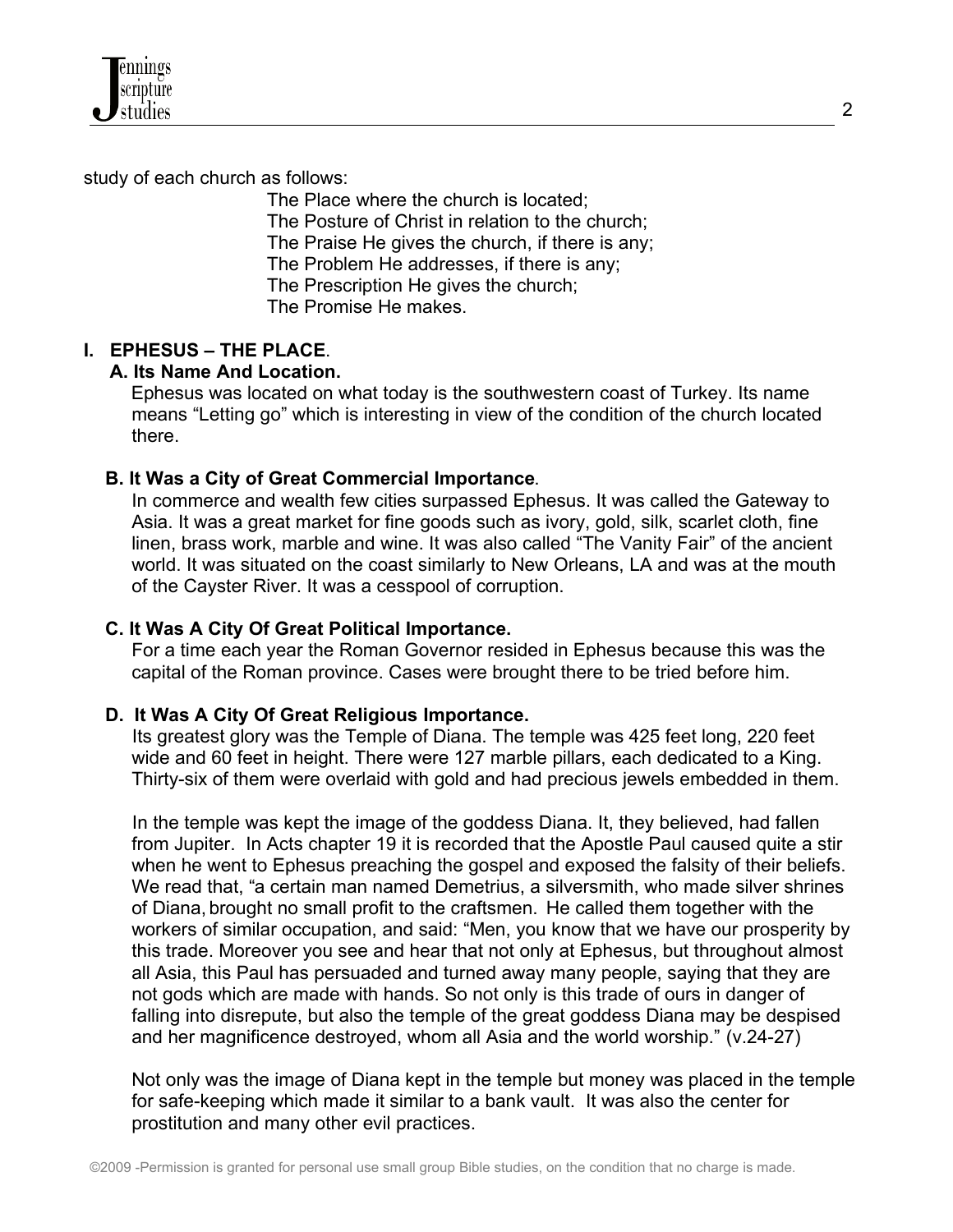Hereclitus, a famous philosopher in that era, known also as "The Weeping Philosopher", was said to never have smiled. He was a resident of Ephesus and said, "The inhabitants are fit only to be drowned."

 Such was ancient Ephesus. Paul ministered there longer than he ministered in any other city and it was there that some of his greatest victories were won. Acts chapters 18-20 record Paul's ministry there. Paul's understudy, Timothy, later pastored the church in Ephesus. By the time the Lord Jesus dictated the Ephesus letter to John, Timothy had died and the church's best days were in the past.

 Please do not discount or pass lightly over the historical background of the city of Ephesus. It figures prominently in what Jesus had to say to the church located there.

## **II. EPHESUS - THE POSTURE OF CHRIST.** Rev. 2:1

 "To the angel of the church of Ephesus write, 'These things says He who holds the seven stars in His right hand, who walks in the midst of the seven golden lampstands."

 In each of the seven letters the posture of Christ is significant. It reveals whether the conditions in the church were good or bad. To the church in Ephesus, the Head of The Church appears as the Inspector of the church. We see Him walking in the midst of the candlesticks. We learned in chapter one that the candlesticks are the churches. (v.20)

 In chapter 1:13 John saw Jesus "standing" in the midst of the candlesticks – the churches. Here in 2:1 we see Him "walking" among the various candlesticks. He is surveying, analyzing each. He is observing our churches today. What does He see? What would He write if He were to write a letter to our churches?

## **III. EPHESUS – THE PRAISE OF CHRIST.** Rev. 2:2,3

 "I know your works, your labor, your patience, and that you cannot bear those who are evil. And you have tested those who say they are apostles and are not, and have found them liars; and you have persevered and have patience, and have labored for My name's sake and have not become weary."

 Jesus said, "I know." He is the omniscient One. Nothing is hidden from His scrutiny in our lives individually or in our church or churches collectively and corporately. He knew about:

## **A. Their Struggles.**

 "I know your works, your labor, your patience." I know your works, both good and bad; I know the rigors of labor, the struggles(original would suggest) you are having; I know of your patient endurance. These are all good qualities for which He commends them. He begins with positive comments. That is a good example for us to follow as well.

## **B. Their Strictness.**

"and that you cannot bear those who are evil. And you have tested those who say they are apostles and are not, and have found them liars" (v2) "You hate the deeds of the

3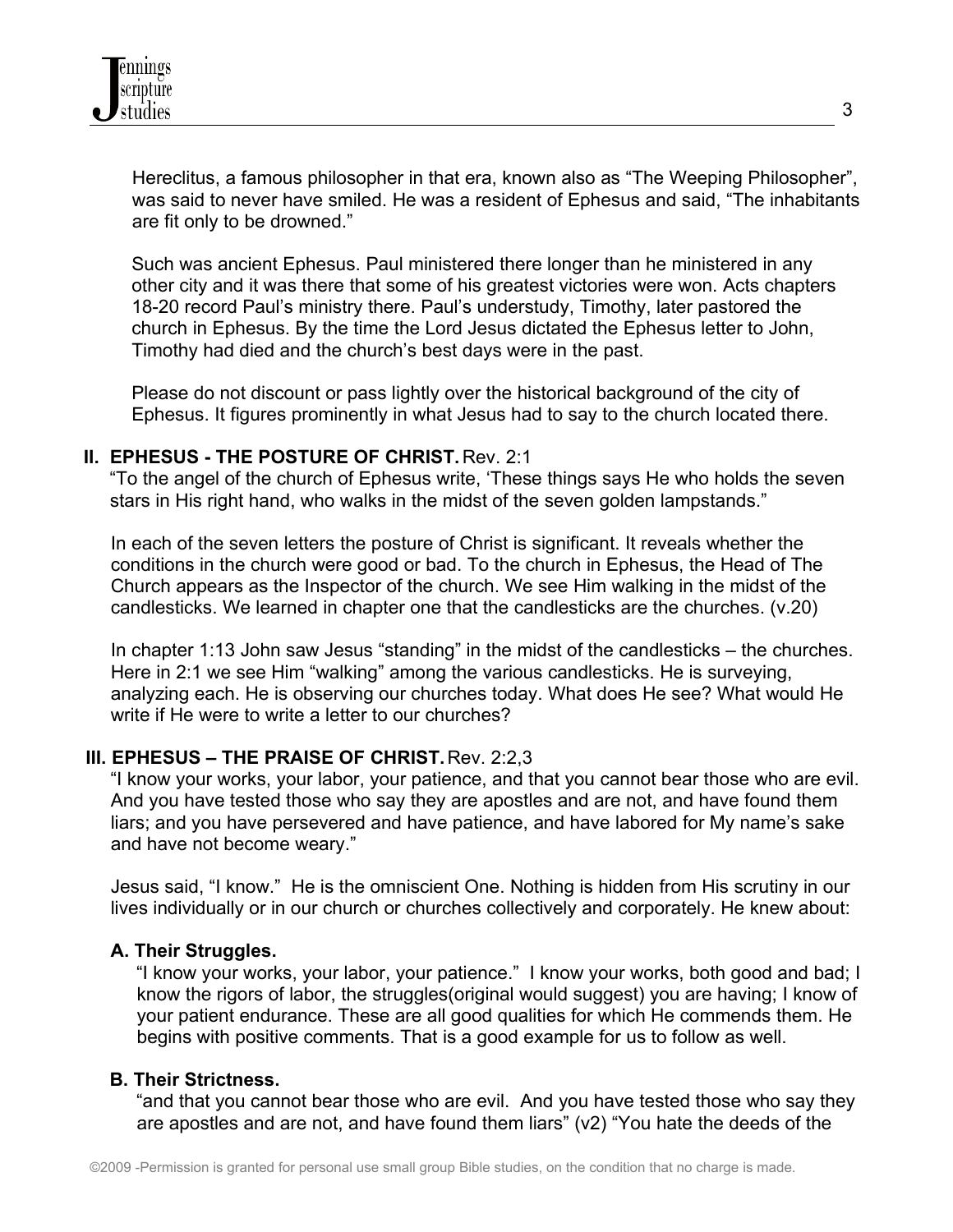Nicolaitans, which I also hate." (v.6)

 They were ardent haters of heresy and hunters of heretics. They hated evil and so should we. However, it is possible to be so consumed with hating evil that there is no loving of good. We must be balanced, as Amos admonishes us to "Hate the evil, and love the good." (Amos 5:15)

## **C. Their Steadfastness.**

 "and you have persevered and have patience, and have labored for My name's sake and have not become weary." Or, as the KJV "have not fainted." Their opposition to the godless lifestyles around them did not win them any friends and the ACLU type of organizations of their day surely made life difficult for them. However, they persevered, they were not quitters. My homespun definition of "perseverance" is: "Keep on purring regardless of how "severe" things may be!

## **IV. EPHESUS – THE PROBLEM CHRIST ADDRESSES.** Rev. 2:4

"Nevertheless I have this against you, that you have left your first love."

 "I know …. nevertheless." Christ commends before He criticizes. The problem was disordered priorities: they had left their first love. They were all law and no love. They were straight as a gun barrel in their doctrine and discipline and just as empty as a gun barrel in their love. First love, how fervent, how devoted, how beautiful! But they had left that first, that early, that fresh first love.

 Surrounded as they were by worshippers of a false deity and a society that tolerated every type of gross immoral and unethical behavior, these believers had reacted by being strict, letter-of-the-law, cross every "T" and dot every "I", straight-laced legalists. They had their good points – they did not have corrupt doctrine, had not neglected discipline and were not engaged in immoral conduct. However, they did not have that all-essential, paramount Christ-like quality of love. They carried a stick but had no carrot.

Left! Not lost! Jesus said they had "left" their first love. Do not get the words wrong. They had just turned to other loves. Their priorities were misplaced. They were so busy laboring for Christ that they left off loving Christ. They were so focused upon separating from evil that they left off separating unto Christ. They were fixated upon hating those who were evil but they were not fascinated with loving Him who is Holy!

 The Ephesian error threatens churches today. We can get so busy with programs, committees, boards, societies, functions – the peripheral – that we leave the central attraction, our Lord and Savior, the Head of the church. We can become so busy with doing the good that we fail to do the best. I believe that the average church needs to return to their first love, that honeymoon type of love that has eyes only for the Lover of our souls!

## **V. EPHESUS – THE PRESCRIPTION FOR THE CHURCH.** Rev.2:5

 "Remember therefore from where you have fallen; repent and do the first works, or else I will come to you quickly and remove your lampstand from its place—unless you repent."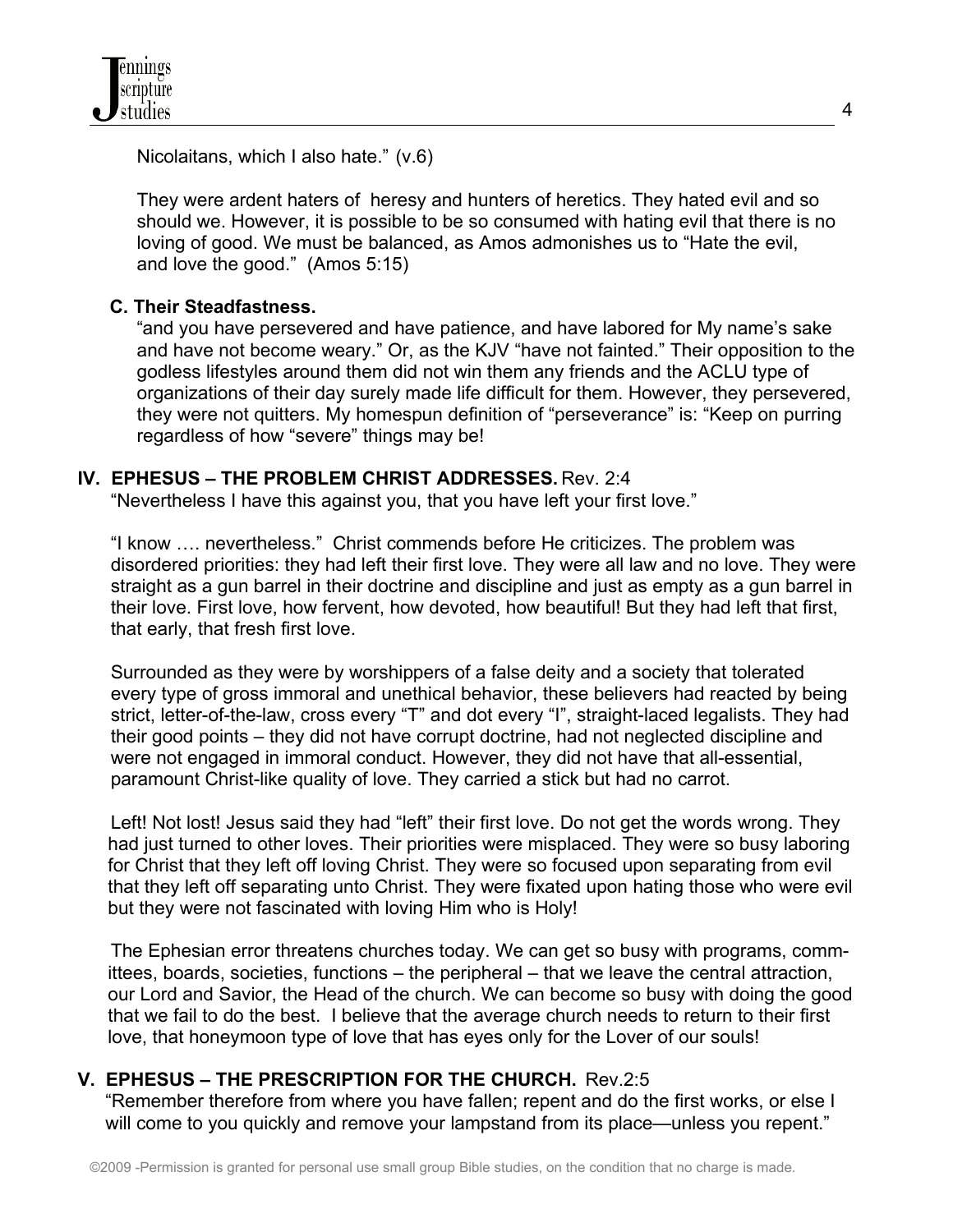Within this prescription are four propositions:

## **A. Proposition number one: "REMEMBER."**

Memory can serve as a great mechanism for rescuing us from the brink of tragedy. "Remember from where you have fallen." This was a fallen spiritual Bride of Christ. They were not *what* once they were. They were not *where* once they were. They were a prodigal church and like the prodigal son needed to remember the warmth of a better relationship.

## **B. Proposition number two: "REPENT."**

Repentance has to do with sin**.** They had sinned. "Repent" means a change of mind with a corresponding change of conduct.

## **C. Proposition number three: "REPEAT"**

 "and do the first works." Renew courtship with Christ – fall in love all over again, repeat the first acts of love.

## **D. Proposal number four: OR ELSE REMOVAL.**

Repent or else! Else I will come and remove your lampstand – the testimony. The purpose of the church is to shine. "You are the light of the world." Uselessness always invites disaster. The church that has ceased to shine has lost the reason for existence. Ichabod – the glory has departed.

# **VI. EPHESUS – THE PROMISE TO THE CHURCH.** V.7

 "He who has an ear, let him hear what the Spirit says to the churches. To him who over comes I will give to eat from the tree of life, which is in the midst of the Paradise of God."

The promise is conditional:

## A. **There must be receptivity.**

"He who has an ear, let him hear." This is the first of seven times the phrase is used in chapters 2 and 3 at the conclusion of each letter. Jesus says, "Listen to the Spirit." If the church had listened to the Holy Spirit's witness, it would not have drifted from its first love.

## **B. There must be a response.**

"To him who overcomes…." Not only are they to hear the Spirit's witness but they must act, obey, overcome by remembering, repenting and repeating the first-love deeds.

## **C. There will be a reward.**

"I will give to eat from the tree of life, which is in the midst of the Paradise of God." It is interesting that the Lord of the Lampstands would use this phrase which would remind the church of Adam and Eve in the Garden of Eden. What was the first family's sin? They left their first love and lusted after other than God's will for them.